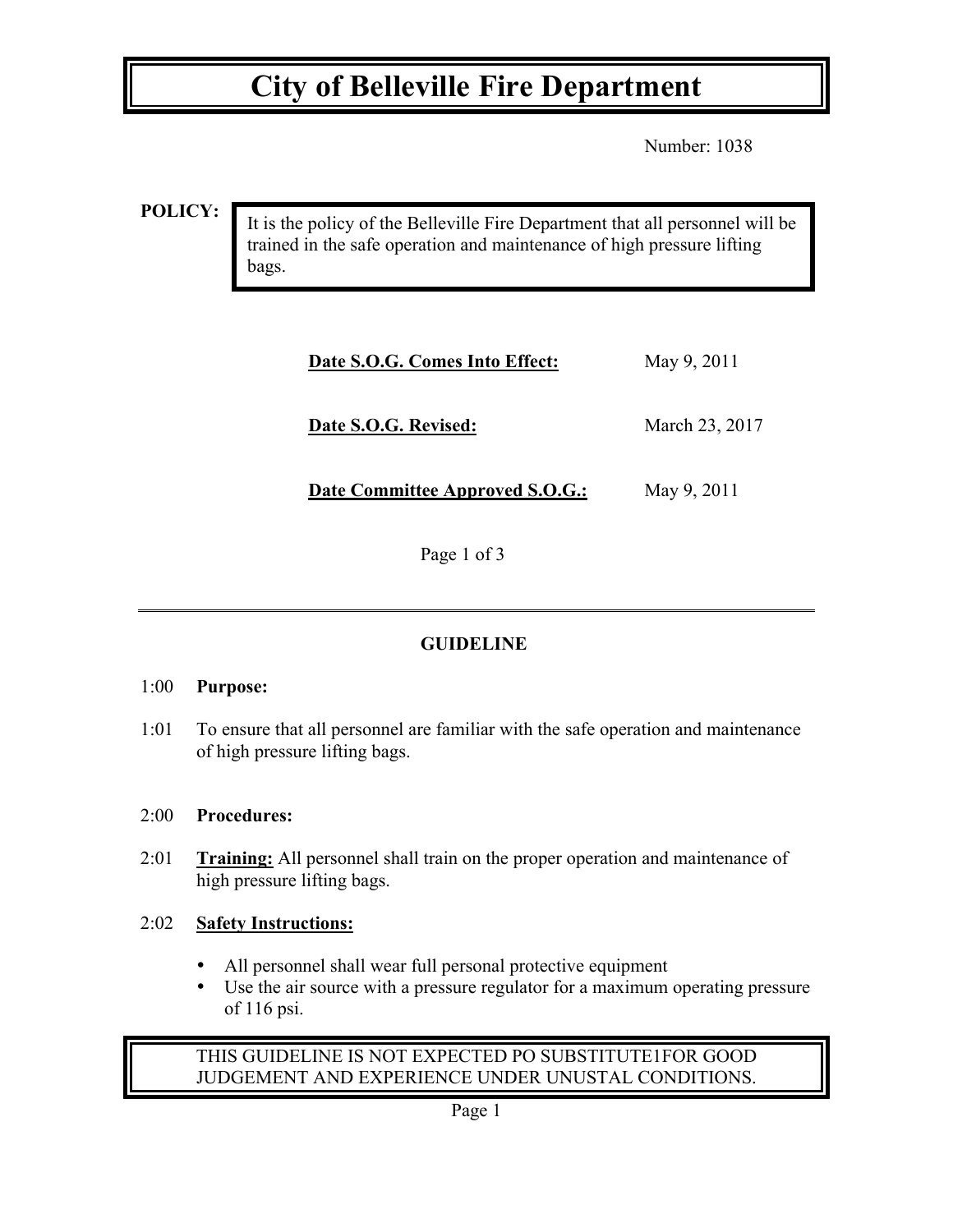# **City of Belleville Fire Department**

- Never place cribbing between the lifting bag and the load.
- Provide protection against sharp edges and protrusions.
- Always follow the load with cribbing by lifting an inch, cribbing an inch.
- Do not stack more than two lifting bags. If two different sized bags are stacked, always put the largest bag on the bottom.
- Always centre the load.
- Maximum lifting capability is the rated lift of the smaller bag.
- Do not drag or pull lifting bag with air hose.
- Always place the lifting bag on a flat solid surface.

#### 2:03 **Inspection Before Use:**

- Check the lifting bags for damage
- Check the hoses, couplings and fittings on each lifting bag for damage.
- Check the air source and pressure regulator for a maximum operating pressure of 116 psi.
- Check the control unit for damage.
- 2:04 The lifting bag system components consist of: air supply (SCBA cylinder), regulator, controller, coloured hoses and lift bags.

#### 2:05 **Operating Lift Bags:**

- Connect the pressure regulator to the air cylinder.
- Connect the air hose from the pressure regulator to the control unit.
- Connect the inline /shutoff valve to the outlet of the controller. The shutoff valve should be in the closed position
- Connect the hose(s) between inline/shutoff valve(s) to the lifting bag(s)
- Open the air cylinder and check that the reading on the cylinder matches the high pressure gauge reading.
- Set the operating pressure to 105 psi (indication mark on low pressure gauge) with a maximum pressure of 116 psi.
- Open the inline/shutoff valve which will allow air to flow to the lifting bags when required.
- Placement of the lifting bags will vary with each incident but remember the bags should be placed on a solid surface and never more than 2 bags shall be stacked on each other.
- When ready to lift, the officer in charge shall give all the commands.
- As the lift starts, cribbing will begin immediately.

#### THIS GUIDELINE IS NOT EXPECTED PO SUBSTITUTE2FOR GOOD JUDGEMENT AND EXPERIENCE UNDER UNUSTAL CONDITIONS.